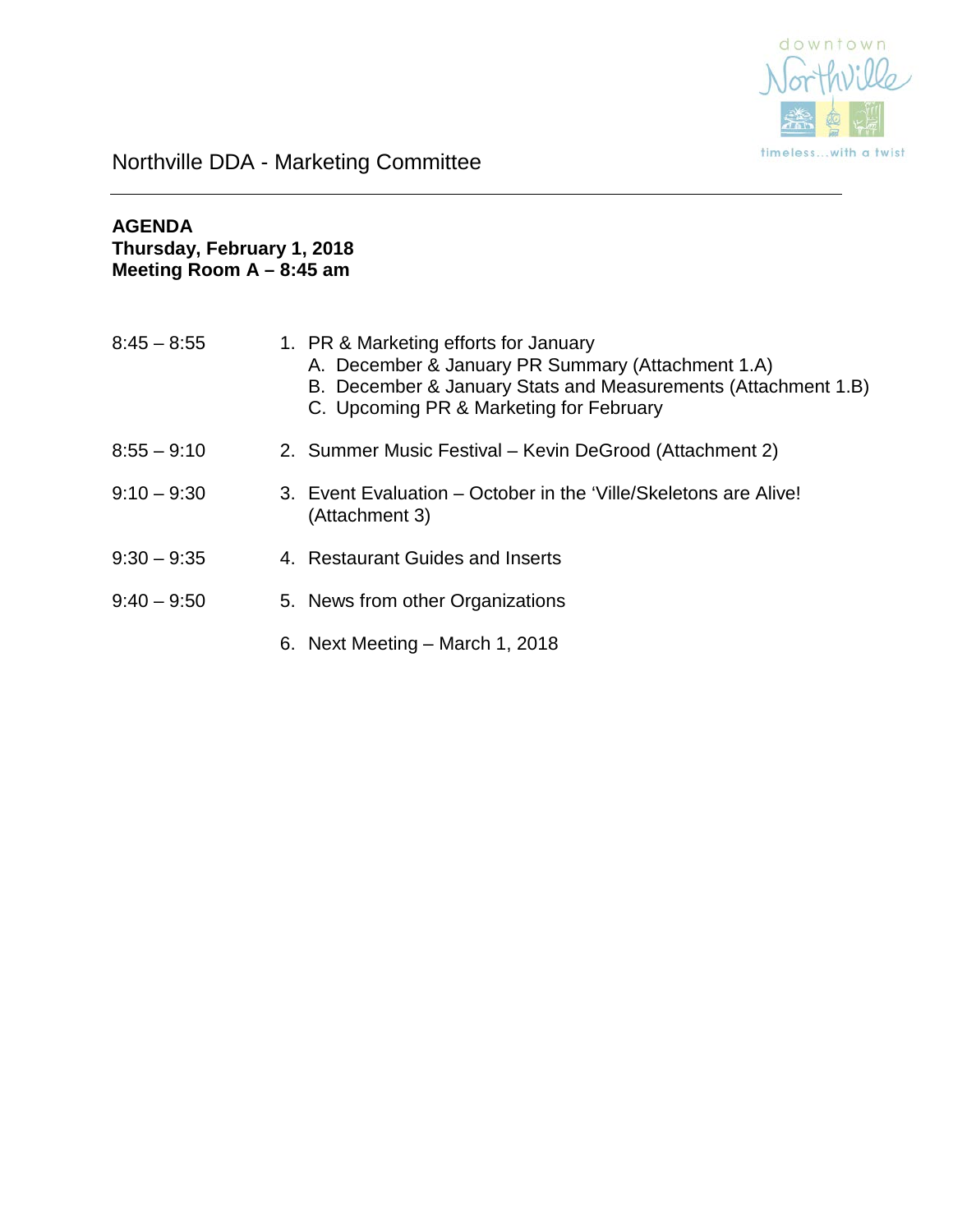## **DOWNTOWN NORTHVILLE PR / ADVERTISING SUMMARY (December 2017 & January 2018):**

### **PUBLICITY:**

### **Press materials that have been prepared & sent out in November 2017:**

- Adorn Fine Flowers Opening (December)
- Every Brilliant Thing (December / sent out for Tipping Point Theatre)

### **Upcoming press materials:**

- 160 Main Opening
- •

### **Press Coverage Received & Upcoming (Highlights/major press hits):**

- December 12 Holiday Gift ideas on Fox2
- January 12 Preview on EncoreMichigan.com for Every Brilliant Thing

### **SOCIAL MEDIA:**

- Facebook  $\sim$  Continued to maintain the page, including daily posts on events and business announcements
- Twitter  $\sim$  Continued to maintain the page, including daily posts on events and business announcements

### **PAID ADVERTISING:**

- Holiday ad in Free Press Sunday Select (December 10 & 17)
- December 2017 issue of Neighborhood SEEN
- December 2017 issue of HOUR Magazine

### **UPCOMING PAID ADVERTISING:**

### **PRINT:**

- Ads in Neighborhood SEEN Magazine (reaches affluent communities and is mailed)
	- o March 2018
	- o April 2018
	- o June 2018
- Ad in Tipping Point Theatre Season Programs
- Ad in Parks & Rec Winter Brochure
- Ad in Chamber Directory

### **SOCIAL MEDIA:**

• Boosted Holiday post on Facebook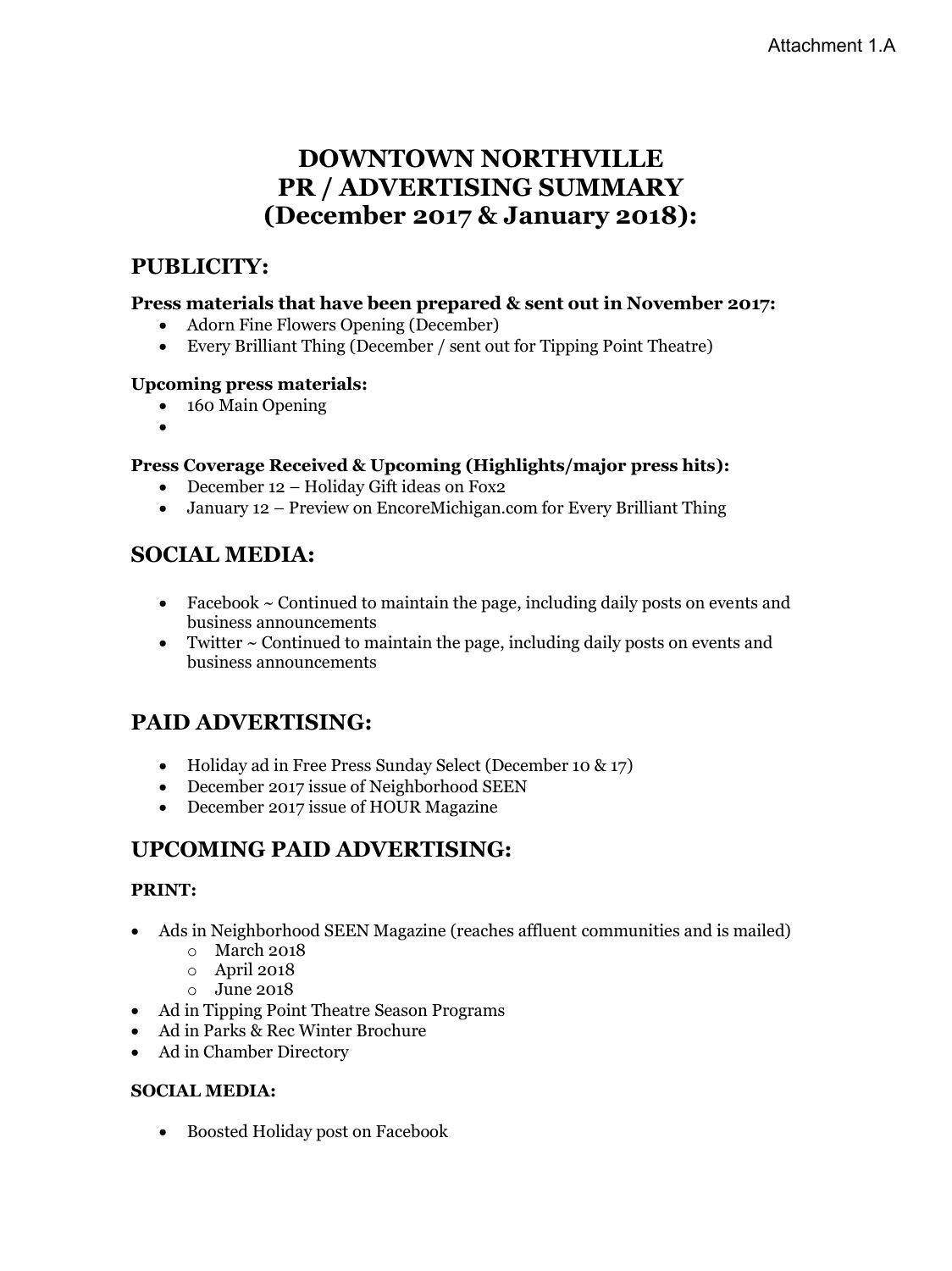# **December 2017 & January 2018:**

### **FACEBOOK:**

#### **Weekly Page Update:**

Page Likes: 8,952 New Likes: 58 (since last summary) Weekly Total Reach: 14,667 Weekly People Engaged: 1,115 Weekly Page Visits: 219

### **Boosted Post – Holiday Shopping**

Run date(s): December 18-23 Reach: 8,067 (6,686 paid/1,394 organic Reactions: 99 (96 Likes, 3 love) Shares: 5 (3 on post/2 on share) Comments: 0 Photo Views: 624 Other clicks: 81

#### **Organic Post ~ What are you craving for lunch? (Link to DDA website/dining guide)**

Run date(s): January 15 (11:03 a.m.) Reach: 3,989 Reactions: 71 (76 Like/2 Love) Comments: 12 (9 on post/3 on share) Shares: 9 (1 on post/8 on share) Post Clicks: 463 (1 photo, 255 link, & 207 other)

### **Organic Post ~ Fox 2 Holiday Gift Idea segment video**

Run date(s): December 12 (12:29 p.m.) Reach: 2,892 Reactions: 62 (57 Like/5 love) Comments: 3 Shares: 6 (3 on post/3 on share) Post Clicks: 240 (120 link/120 other)

#### **Organic Post ~ Link to MetroMode – Northville's Walkable Community**

Run date(s): December 7 (10:46 a.m.) Reach: 3,434 Reactions: 43 Comments: 0 Shares: 0 Post Clicks: 379 (186 link/193 other)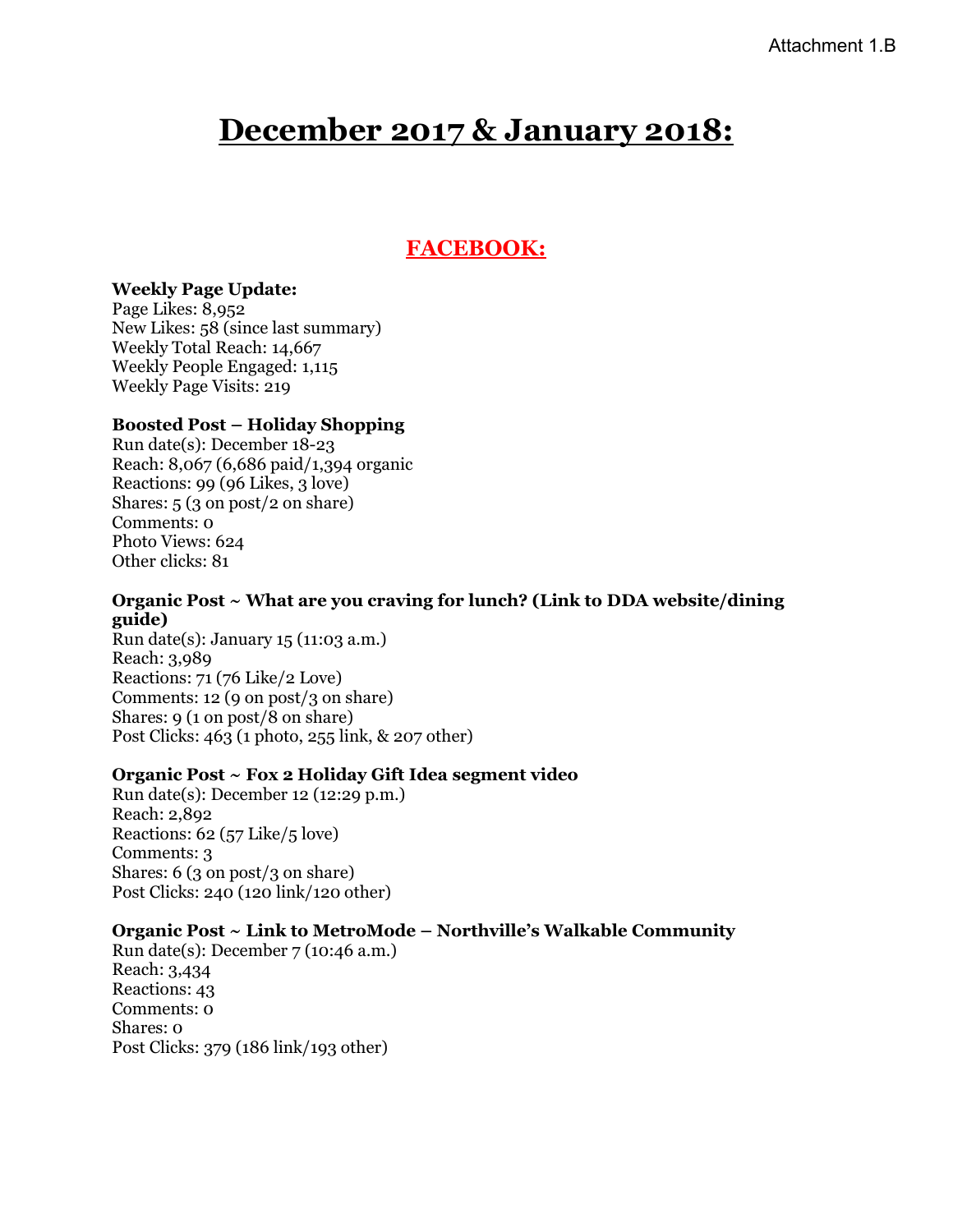### **ADVERTISING:**

### **Hour Magazine:**

 $\bullet$   $\frac{1}{2}$ -page horizontal ads in HOUR Magazine in their Marketplace section for 6 issues:

*Hour Detroit* guarantees a minimum monthly circulation of 45,000 copies. *Hour Detroit* uses three major distribution channels:

#### • **SUBSCRIPTION**

o On average, *Hour Detroit* reaches 23,000+ subscribers each month throughout the metro Detroit area\*

### • **DEMOGRAPHIC TARGETING**

 $\circ$  17,000 copies\* target affluent and upscale consumers in high reader pass-along venues such as prominent hotels, hospitals, physicians' and attorneys' offices, spas and salons throughout the area.

### • **NEWSSTAND**

o On average, 5,000+ copies\* of *Hour Detroit* are distributed to more than 500 newsstands across metro Detroit, including Barnes & Noble, specialty grocers, and other local retailers.

#### **READERS:**

- 58% Female | 42% Male
- Median Reader Age 43
- Average HHI \$178,843
- 49% have HHI Over \$150,000
- 92% college educated
- 75% frequently purchase products or
- services from ads seen in *Hour Detroit*
- 50% keep issues for one month or

Longer

### **Neighborhood SEEN Magazine:**

We have placed ads in 6 issues of the magazine. SEEN Magazine's readership is 158,000 and the magazine reaches 26,000 homes every month.

#### **SUBSCRIPTION**

o On average, Neighborhood SEEN reaches 26,000+ homes each month

### • **DEMOGRAPHIC TARGETING**

o SEEN subscribers are affluent, aspirational and community-focused. They appreciate the finer things in life, favoring craftsmanship and quality over quantity, fine food, fine dining, fine clothing, and unique experiences.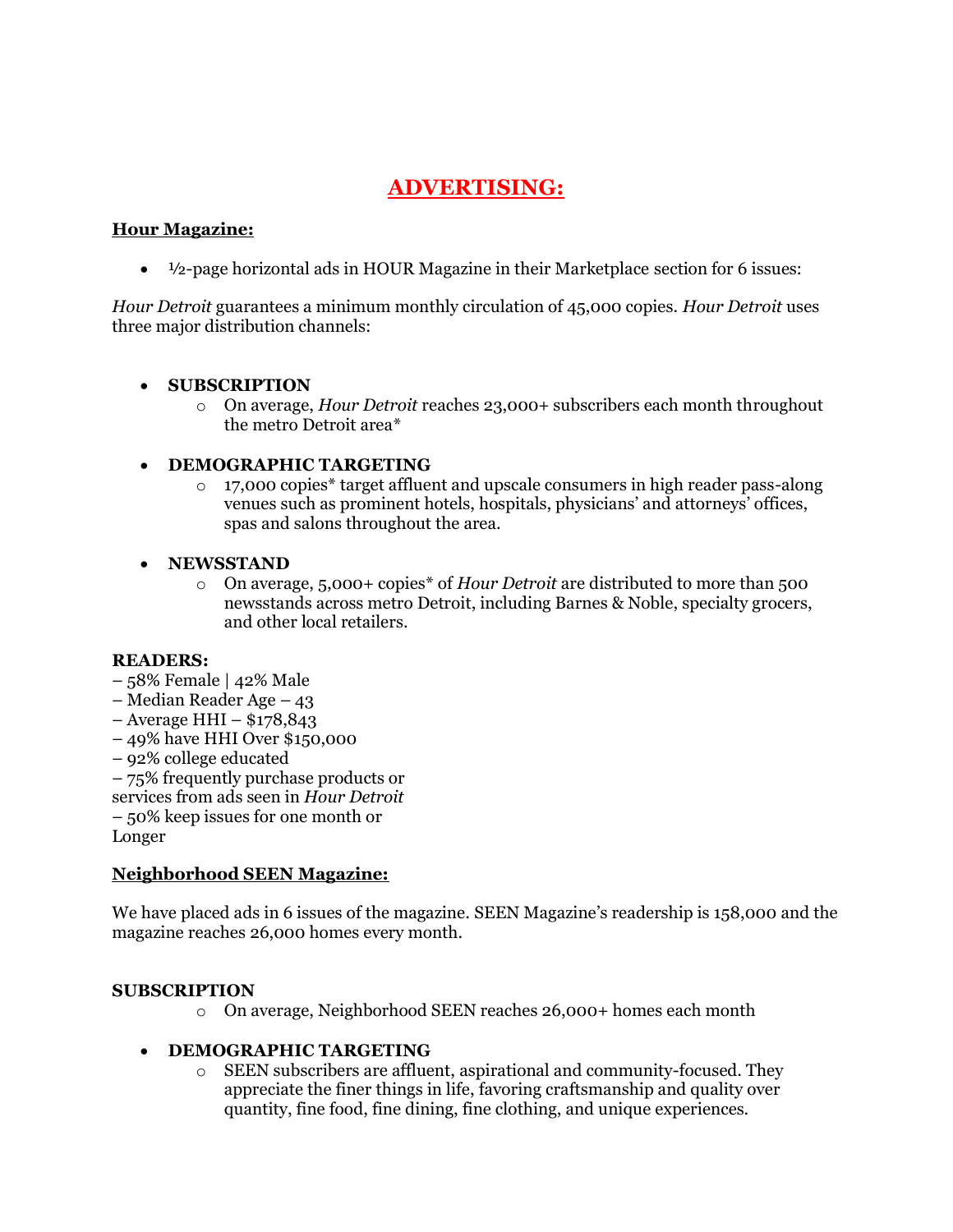### • **NEWSSTAND**

o Neighborhood SEEN on average, delivers 1,000+ copies to various coffee shops, book stores, airline clubs, bakeries, and hotels.

### **READERS:**

- Median Reader Age 46
- Average HHI \$250,000
- More than 80% are included in the Top 20 wealthiest cities in Michigan list

### **Detroit Free Press:**

We have placed 4 ads in the Detroit Free Press Sunday Select Section for the holiday advertising campaign.

- Print Ads are Geo Targeted to Wayne County / Zone 6 (Plymouth, Northville, Canton, Livonia, Redford, Plymouth, Wayne, Westland, Garden City and Belleville)
	- o Circulation of Zone 6 is 102,000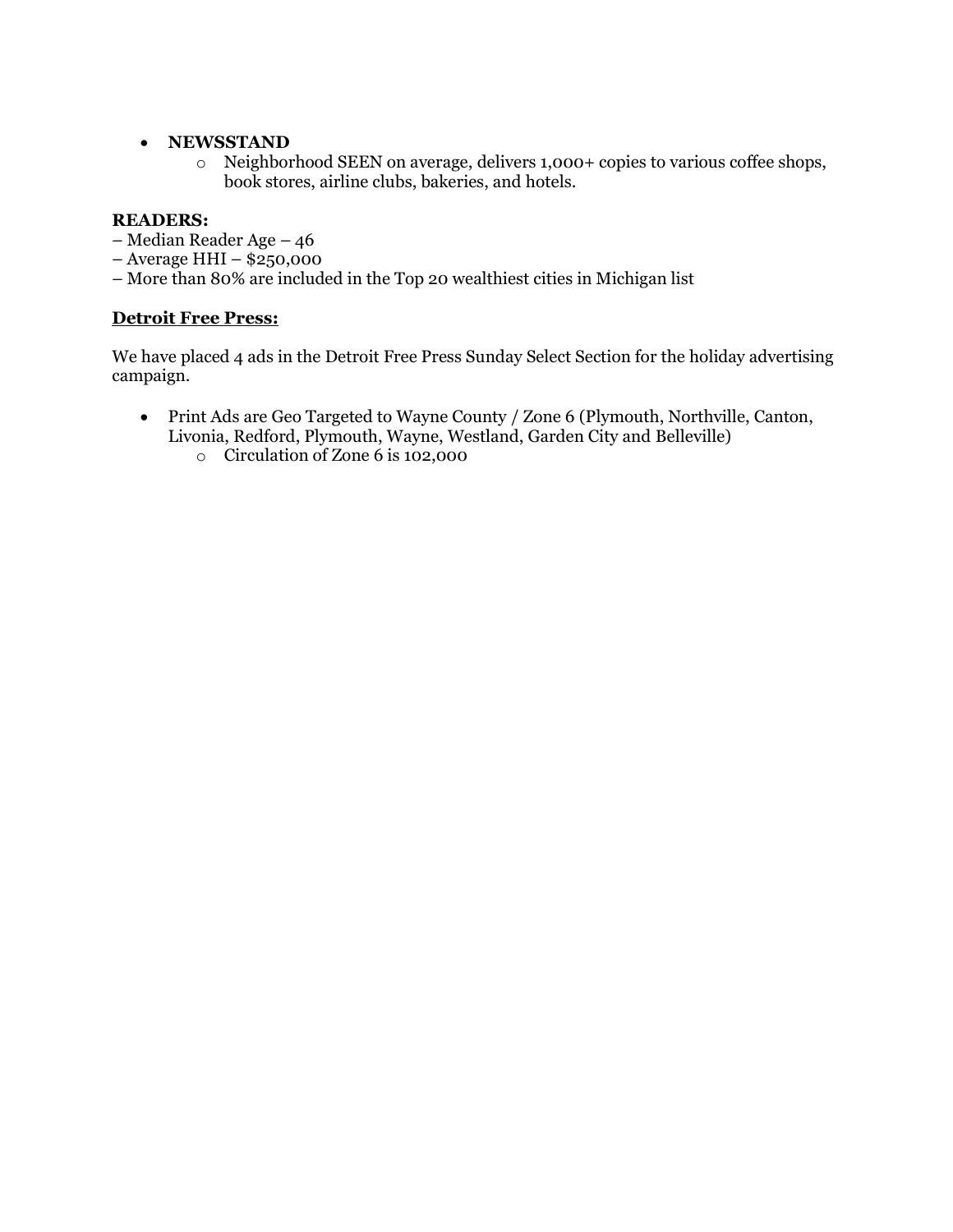### Attachment 2

#### Kickoff Summer in Northville Festival ‐ 06‐02‐18





Purple area is where customers will beer booth wristbands/beer/wine tickets.<br>Customers without wristbands will be prohibited to be drinking on the festival<br>grounds. Customers must be 21'+ to purchase wristbands and ID's wi

| <b>Food Service Vendors</b> | <b>Alcohol Vendors</b>   | Music              | <b>Booth Vendors</b>         |
|-----------------------------|--------------------------|--------------------|------------------------------|
| Edwards Café                | Northville Winerv        | Vintage Reissue    | Northville High School       |
| Urge                        | North Center Brewing Co. | Mike Freeman       | DDA                          |
| Browndoe                    | Simply Wine              | Six and the Sevens | Chamber of Commerce          |
| Genetti's                   |                          | Darwin             | <b>Tipping Point Theater</b> |
| Cherrie Baby                | NA Beverage Vendor       | Jay Fry            | Marquis Theeater             |
| Tuscan Café                 | Red Dot                  |                    | Great Harvest                |
| Pizza Cutter                | Urge                     |                    | Spice Merchants              |
|                             |                          |                    | Living and Learning Center   |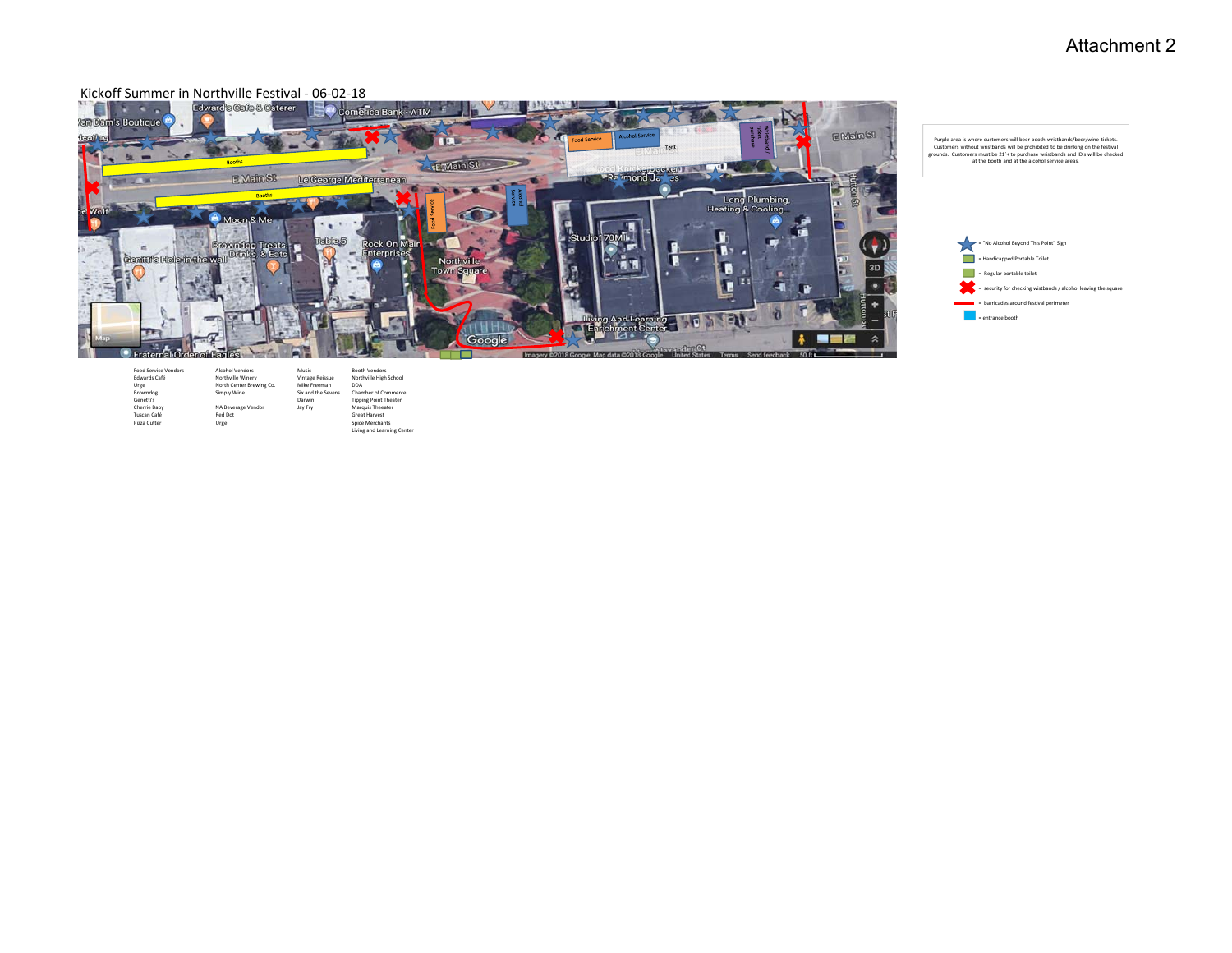| Budget                  |                  |
|-------------------------|------------------|
| Music                   | \$ (2,000.00)    |
| Alcohol                 | (5,000.00)<br>Ś. |
| Private security        | \$(1,000.00)     |
| <b>Barricades</b>       | 1,000.00<br>Ś.   |
| tent/table/chair rental | \$ (1,000.00)    |
| Sound Equipment Rental  | \$ (1,500.00)    |
| Marketing               | \$(1,500.00)     |
| town square rental      | (200.00)<br>Ś.   |
|                         | \$(11,200.00)    |

| <b>Budget</b>           |                          | Income                    |    |            | #                 | Total |          |
|-------------------------|--------------------------|---------------------------|----|------------|-------------------|-------|----------|
| Music                   | $\frac{1}{2}$ (2,000.00) | Booth Rental (\$50/booth) |    | 50.00      | $10 \;$ \$        |       | 500.00   |
| Alcohol                 | \$ (5,000.00)            | <b>Wristband Sales</b>    |    | 2.00       | $1000 \;$ \$      |       | 2,000.00 |
| Private security        | \$(1,000.00)             | <b>Beer Sales</b>         |    | 5.00       | $1000 \;$ \$      |       | 5,000.00 |
| <b>Barricades</b>       | 1,000.00                 | Wine Sales                |    | 6.00       | $1000 \;$ \$      |       | 6,000.00 |
| tent/table/chair rental | \$(1,000.00)             | <b>Food Vendor Space</b>  | S. | 300.00     | $10 \;$ \$        |       | 3,000.00 |
| Sound Equipment Rental  | \$ (1,500.00)            | Non-Alcooholic Bev Sales  |    | 2.00       | $500 \; \text{S}$ |       | 1,000.00 |
| Marketing               | \$(1,500.00)             | <b>DDA Budget</b>         |    | \$2,500.00 | $1\overline{5}$   |       | 2,500.00 |
| town square rental      | (200.00)                 |                           |    |            |                   |       |          |
|                         | \$(11,200.00)            |                           |    |            |                   |       |          |

\$ 20,000.00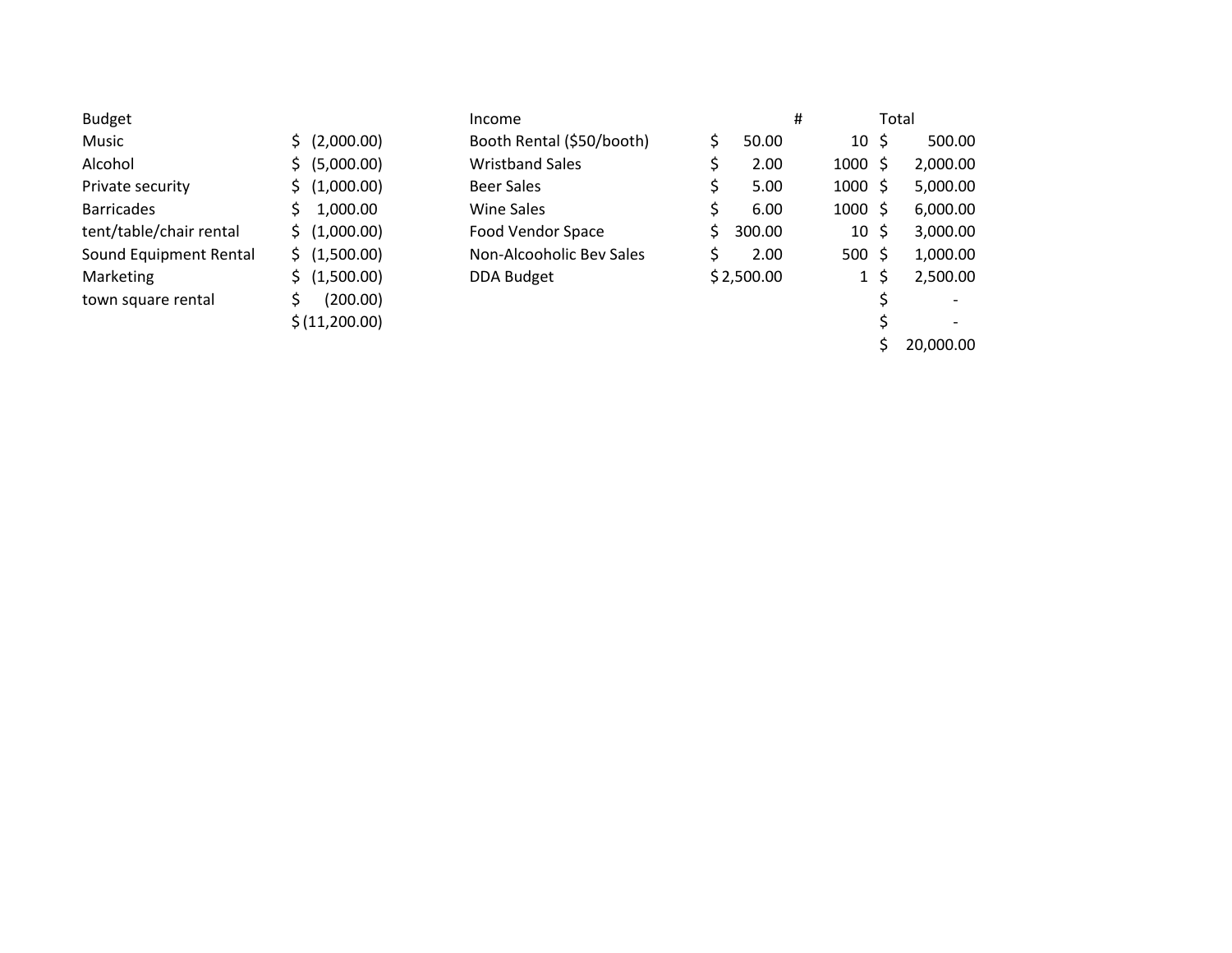

### **AGENDA Thursday January 31, 2018 Meeting Room A – 8:00 am**

- 1. October in the 'Ville Overview (Attachment 1)
	- A. DDA
	- B. Chamber of Commerce
	- C. City of Northville
	- D. Marquis Theatre
	- E. Art House
	- F. Library
	- G. Main Street League
	- H. Maybury State Park
	- I. Parks and Recreation
	- J. Tipping Point

*The Village Workshop and Mill Race will be added to the list of people to reach out to for Skeletons as well as events that happen all month long.* 

2. Skeletons are Alive Overview – DDA provided an overview of the event that is entering its  $6<sup>th</sup>$  year.

- 3. Potential Ideas to Expand month/event:
	- A. Costume Party/Ball  *This could be an idea for a fundraiser. Genitt's should be contacted to see if there was interested in hosting the event. The Art House showed interest in making it a fundraiser in part for The Art House. Previously, the Chamber of Commerce expressed interest in this idea at the January NCBA meeting.*
	- B. Pet Parade  *Celebrity Pet Company may want to be involved. Prizes for a costume contest could be donated if they are interested. This could be on the same day as the kids' parade or the following weekend. JAG Entertainment suggested seeing if Relay for Life would be interesting in partnering for this as a mini event for them, as pets are not allowed at normal relays.*
	- C. Movies at the Marquis every weekend *Possibility of a Sunday afternoon or one Saturday showing a kid's movie. Also Parks and Recreation mentioned that they share the use of an outdoor movie screen that could be utilized downtown or in the open space behind City Hall.*
	- D. Haunted House *There was interested in doing a haunted house. Parks and Rec has experience in putting on a haunted house at Hillside. They were assisted by Begonia Brothers. JAG mentioned that the High School puts on a haunted house annually as well.*
	- E. More street performers jugglers, stilt walkers, face painters